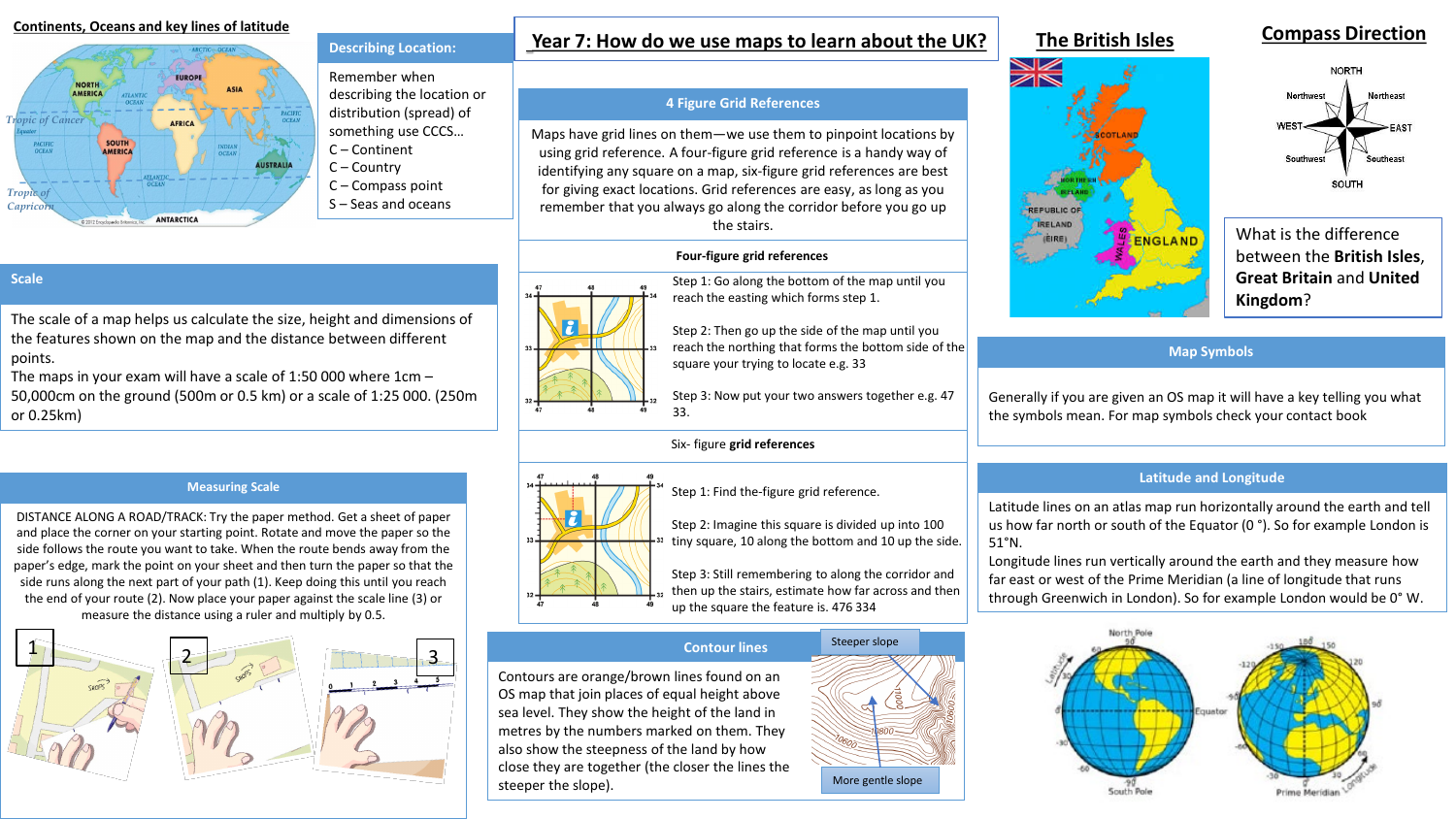#### **Plate Boundaries:**

here?

here?

here?

**Constructive plate boundary-**What direction are the two

plate moving in?

plate moving in?

plate moving in?

Do earthquakes happen

Do volcanoes form here? Can you give an example of this type of plate boundary?

**Destructive plate boundary -** What direction are the two

Do earthquakes happen

Do volcanoes form here? Can you give an example of this type of plate boundary?

**Transform plate boundary -** What direction are the two

#### Constructive plate boundary



Destructive plate boundary



Transform plate boundary



# **An underwater earthquake?**

Tsunami is a Japanese word which means 'harbour wave'. A tsunami is a large sea wave caused by the **displacement** of a large volume of water. They can be caused by earthquakes triggered by plates moving under the ocean.

Can you remember three facts from the 2018 Indonesian earthquake and tsunami?

# **Year 7: Natural Hazards**

#### Key Ideas:

- There are four layers of the earth, can you name a characteristic for each of the layers?
- What are the three plate boundaries, how do they work?
- Earthquakes and volcanoes occur at plate boundaries, are volcanoes found at all of the plate boundaries?
- Natural hazards can cause primary and secondary effects, what is the difference between the two?
- How is the strength of an earthquake measured?
- What are tsunamis and what causes them?



#### **Volcanoes…**





which hot materials force their way out. These include magma, lava, gas, ash and dust.

A volcano is an opening in the Earth's crust through

Volcanoes can be active, dormant or extinct. What does this mean?

There are a number of advantages and disadvantages of living near a volcano, why do people live near volcanoes?

A **PEEL** paragraph is a great way of explaining your ideas and knowledge in answer to any question.

**P**oint – Make your point

**E**vidence – Support your point with evidence and examples

**E**xplanation – Explain how the evidence supports your point

**L**ink – link this back to the main point or to the next point

#### **When explaining your points make sure you use connectives.**

| as a result                                 |  |  |
|---------------------------------------------|--|--|
| due to this                                 |  |  |
| moreover                                    |  |  |
| also                                        |  |  |
| See your contact book for more connectives. |  |  |
|                                             |  |  |

# Key words:

**Earthquake:** An earthquake is a sudden **shockwave** caused by rocks being under stress from the movements of plates at plate boundaries. **Seismic wave:** Tremors which flow through the ground. **Epicenter:** The point at the surface where the earthquake is felt the strongest. **Fault:** A large crack in the ground (normally where two plates meet) **Tectonic Plate:** Sections of the Earth's Crust. **Richter scale:** The measure by which the strength of earthquakes is determined **Tsunami:** A tsunami is a large sea wave caused by the displacement of a large volume of water. **Primary effect:** Primary effects occur as a direct result of the ground shaking, eg buildings collapsing **Secondary effect:** occur as a result of the primary effects, eg tsunamis or fires due to ruptured gas mains.







nner core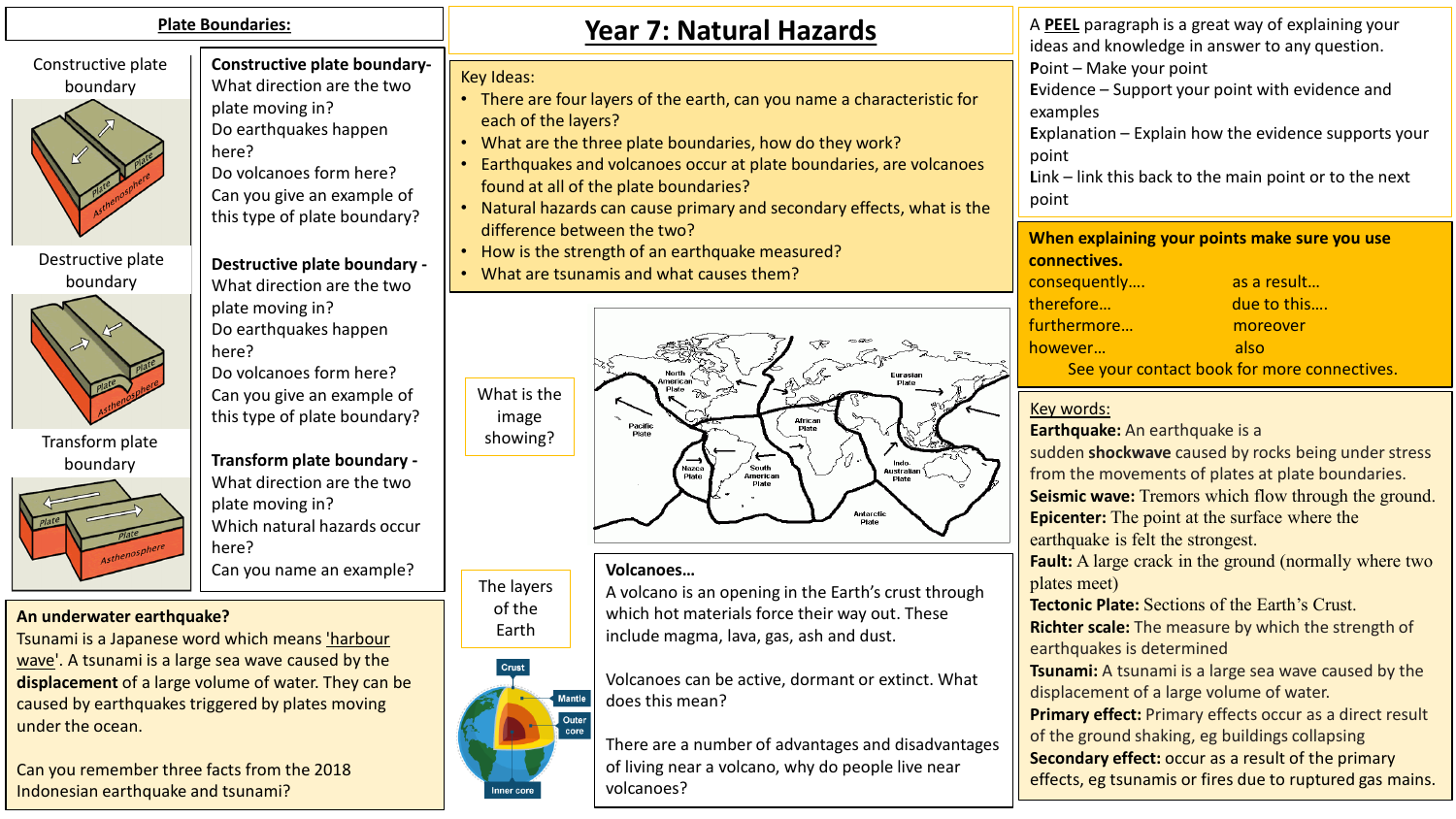#### **What stereotypes are there of Africa?**

Africa is often seen as a country, rather than a continent, and as a place where everyone is poor and hungry. In fact there are 54 countries in Africa, may of which have unique resources. This stereotyping is due to a lack of understanding and awareness,

predominately due to is due to how Africa is portrayed in the media.

What can be some solution to challenging stereotypes?



### **What is the link between African 'coltan' and the UK?**

A large number of people living in the Dominican Republic of Congo are without medical services, 47 % are without safe drinking water, and 50 million people eat less than two-thirds of the calories they need every day. Many people work in Coltan mines.

Why have a large number of men become coltan miners?

What are some of the problems? What are some of the solutions?

# **Year 7: Exploring Africa**

# **Key Questions**:

- What connects Africa to the UK?
- What is coltan mining?
- How have mobile phones been changing lives in Nigeria?
- How do shopping facilities affect people's daily lives in Malawi?
- How do Flora and Kondwani's lives compare?
- What is a slum dweller? What is their life like?
- Which biomes can be found in Africa?
- What stereotypes are associated with Africa and how can these be challenged?

**How have mobile phones been changing lives in the Nigeria?**

In the 1990s, Nigeria had less than 700,000 telephone lines and just over 50% working mobile lines. These were limited to the very rich who could afford to pay for the phone and the bills. By 2000 this had changed and the number of smartphone users is predicted to grow to more than 140 million by 2025.

Why are companies in Nigeria looking into using biofuels to power mobile phone networks?

**What is Kibera? What is it like?**

Kibera, located in Nairobi Kenya, is the biggest slum in Africa , with over 1million residents. It is just one of about 200 slum settlements in Nairobi, housing some 2.5 million people, about 60% of Nairobi's total population!



What might it be like to live here?

# What

difficulties may a slum resident face?

A **PEDL** paragraph is a great way of explaining your ideas and knowledge in answer to any question. **P**oint – Make your point **E**vidence – Support your point with evidence and examples **D**evelop – Explain how the evidence supports your point Link – link this back to the main point or to the next point

| When explaining your points make sure you use |             |  |
|-----------------------------------------------|-------------|--|
| connectives.                                  |             |  |
| consequently                                  | as a result |  |
| therefore                                     | due to this |  |
| furthermore                                   | moreover    |  |
| however                                       | also        |  |
| See your contact book for more connectives.   |             |  |

# Key words:

**Stereotype:** a set idea that people have about what someone or something is like, especially an idea that is wrong. **Biofuels:** fuel that is produced from biomass—that is, plant or algae material or animal waste. **Famine:** a period where there is a severe shortage of food in a region. **Quality of Life:** the wellbeing of a person or a group of people. **Inadequate:** not enough or not good enough. **Harvest:** the process or period of gathering in crops. **Biomes:** A biome is a large region characterised by its distinct climate, plants and animals(e.g. the desert). **Slum:** a rundown area of a city or town, containing

home-made homes, inhabited by very poor people.